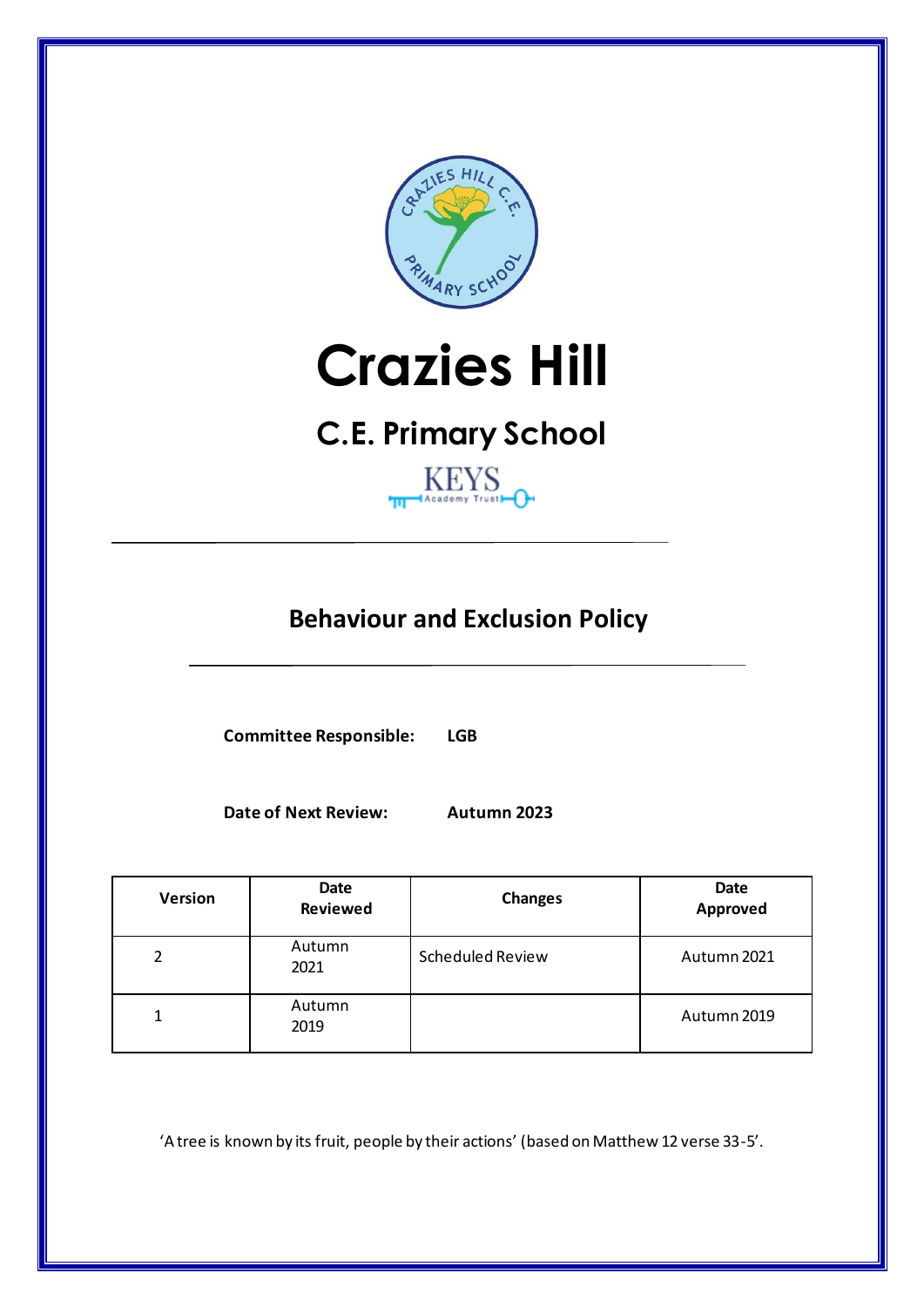Our vision at Crazies Hill is that our 'fruit' will be children and adults who have the resilience to weather life's ups and downs, respect for themselves, others and their environment and the ability to build and maintain good relationships with all in their community. All our policies are written with this vision in mind.

farshell

Signed: Jo Shell, Head of School

tates

Signed: Lesley Turville, Chair of Governors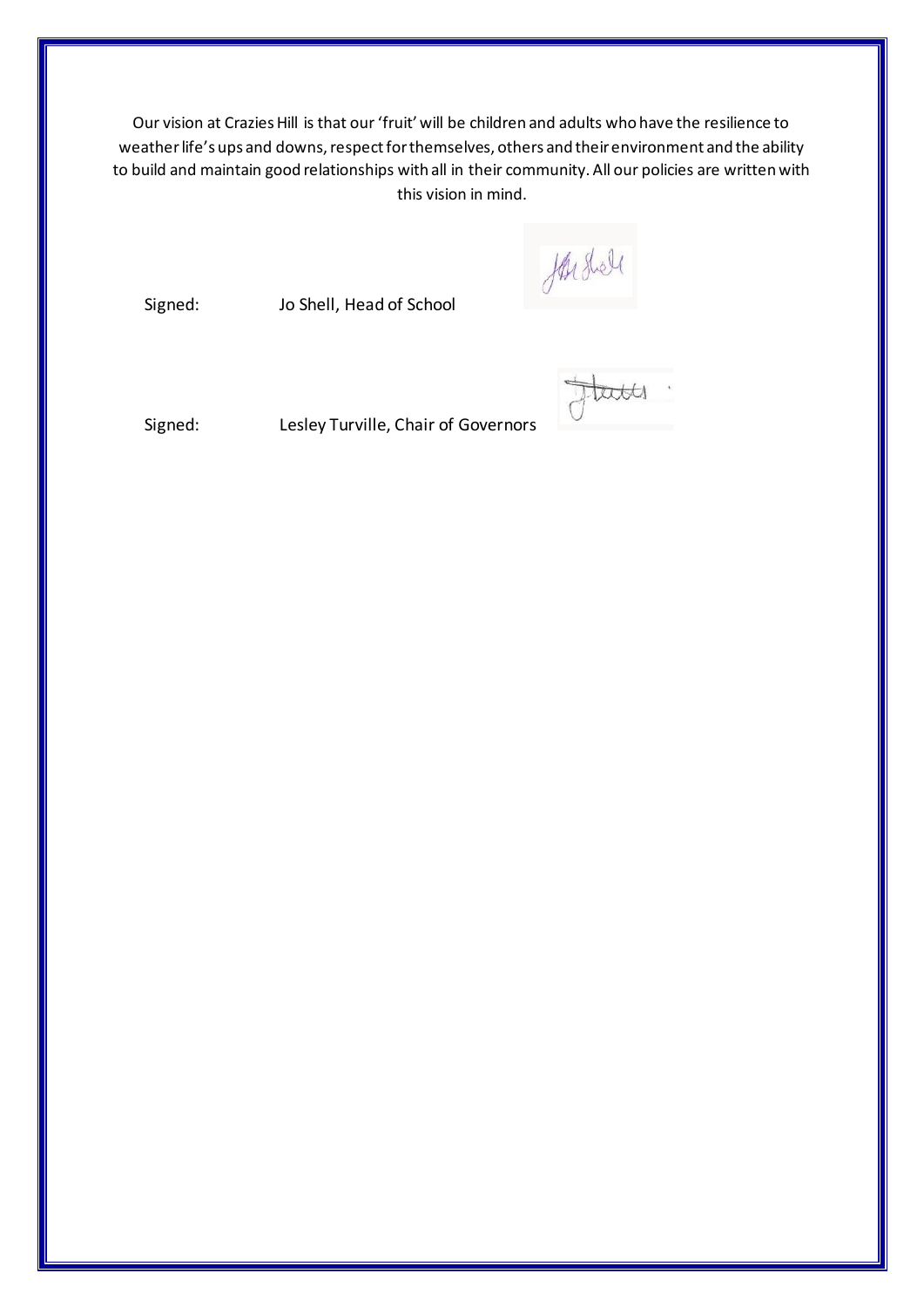#### **Exclusion is considered to be a last resort**

#### **Exclusion**

At Crazies Hill we aim to avoid excluding pupils through:

- the establishment of positive relationships with our pupils;
- the timely application of in-house intervention strategies such as social skills groups;
- the involvement external agencies to facilitate Pastoral Support Plans for pupils at

risk of exclusion.

Nevertheless, serious misbehavior may still arise and may result in a pupil being excluded from school. **Only the Headteacher can take the decision to exclude** and it would follow a significant breach of school rules such as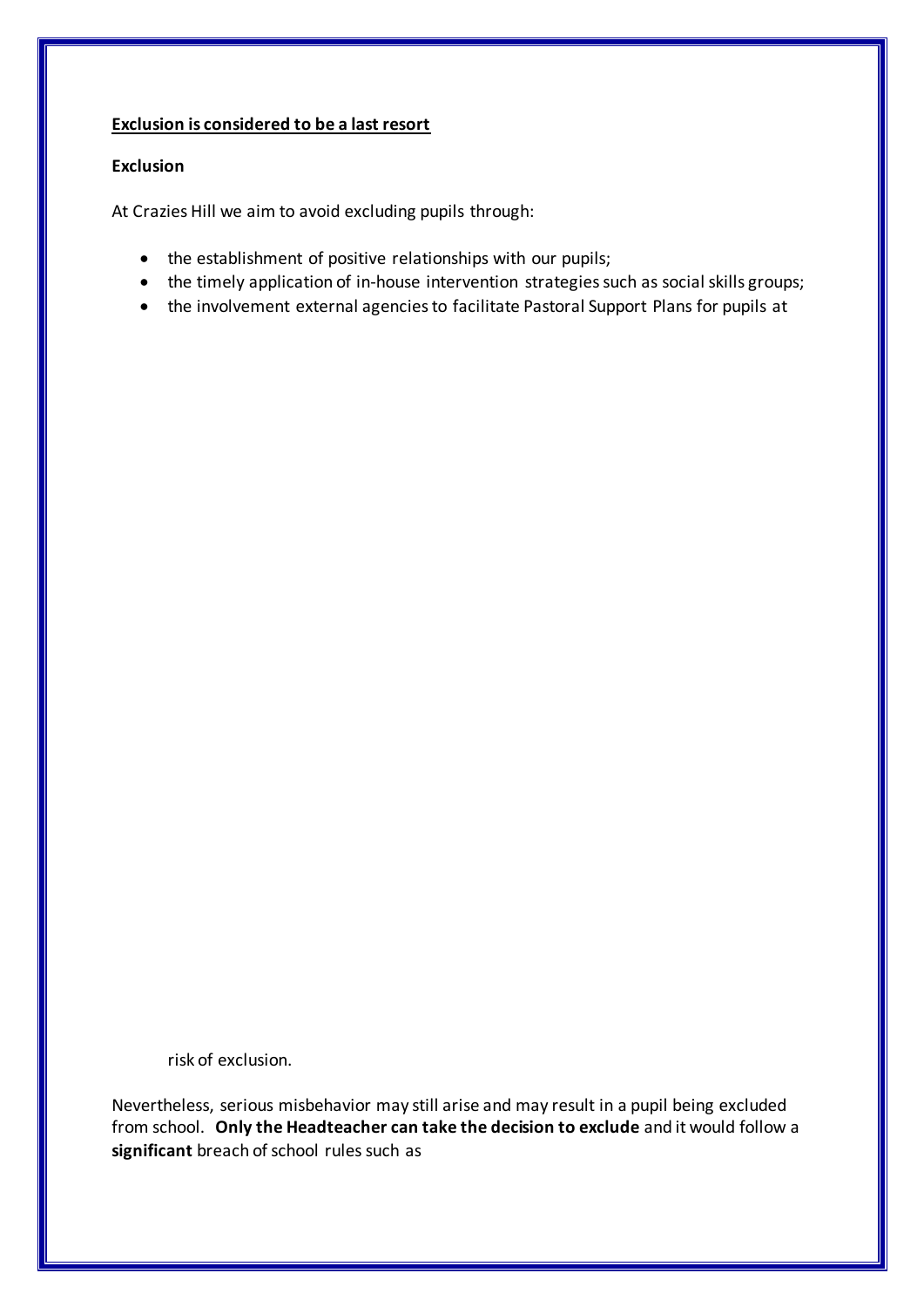- Violence and/or threats towards another pupil or a member of Staff;
- An attack or threat of a sexual nature;
- Inappropriate use of digital devices including threats, intimidation or distribution of unlawful images;
- Persistent refusal to follow instructions or requests;
- Disruption of lessons;
- Bringing any sort of weapon, drugs or alcohol into school, whether or not there was an intention to use it.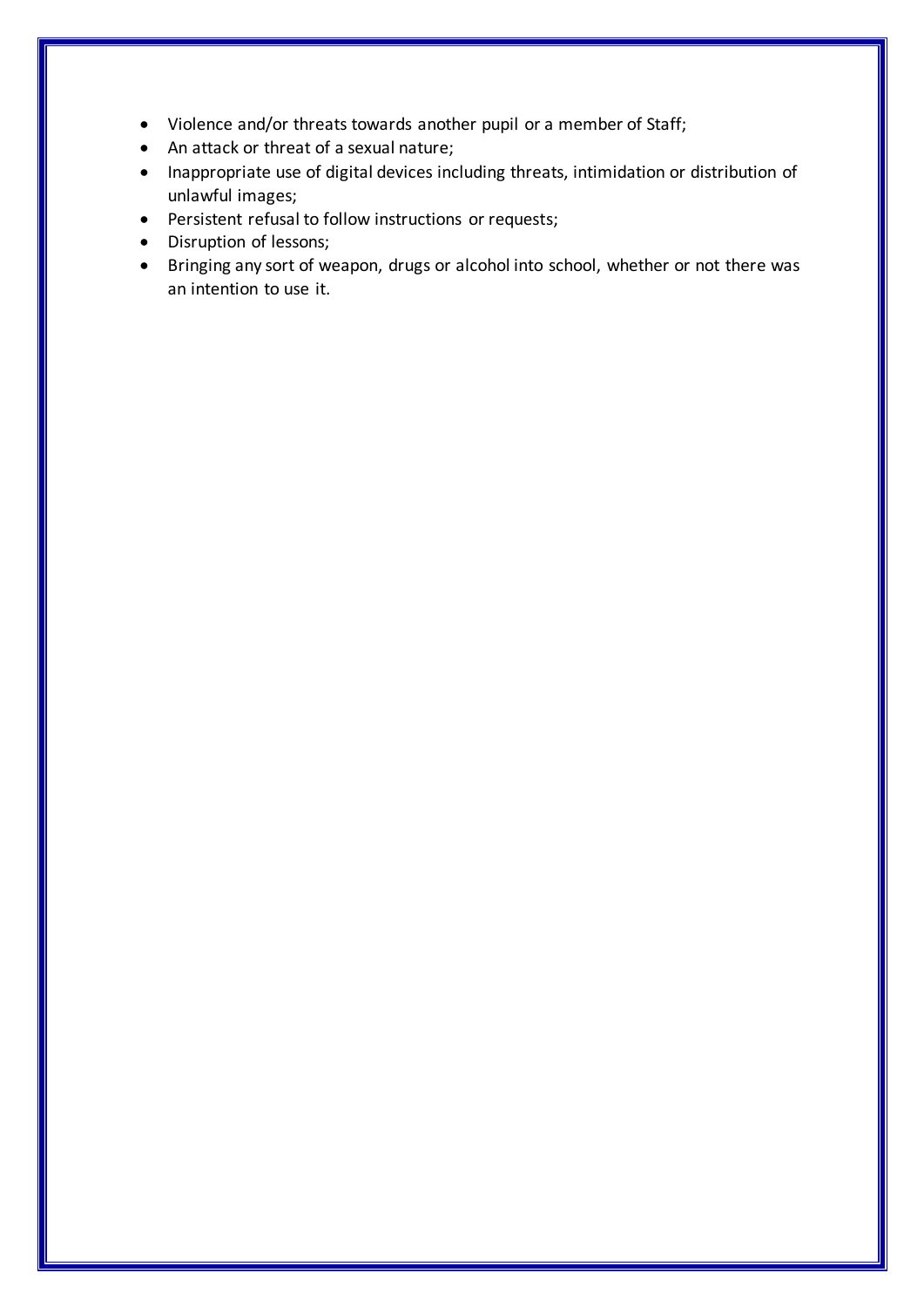| Appendix 1 Independent review panel training |
|----------------------------------------------|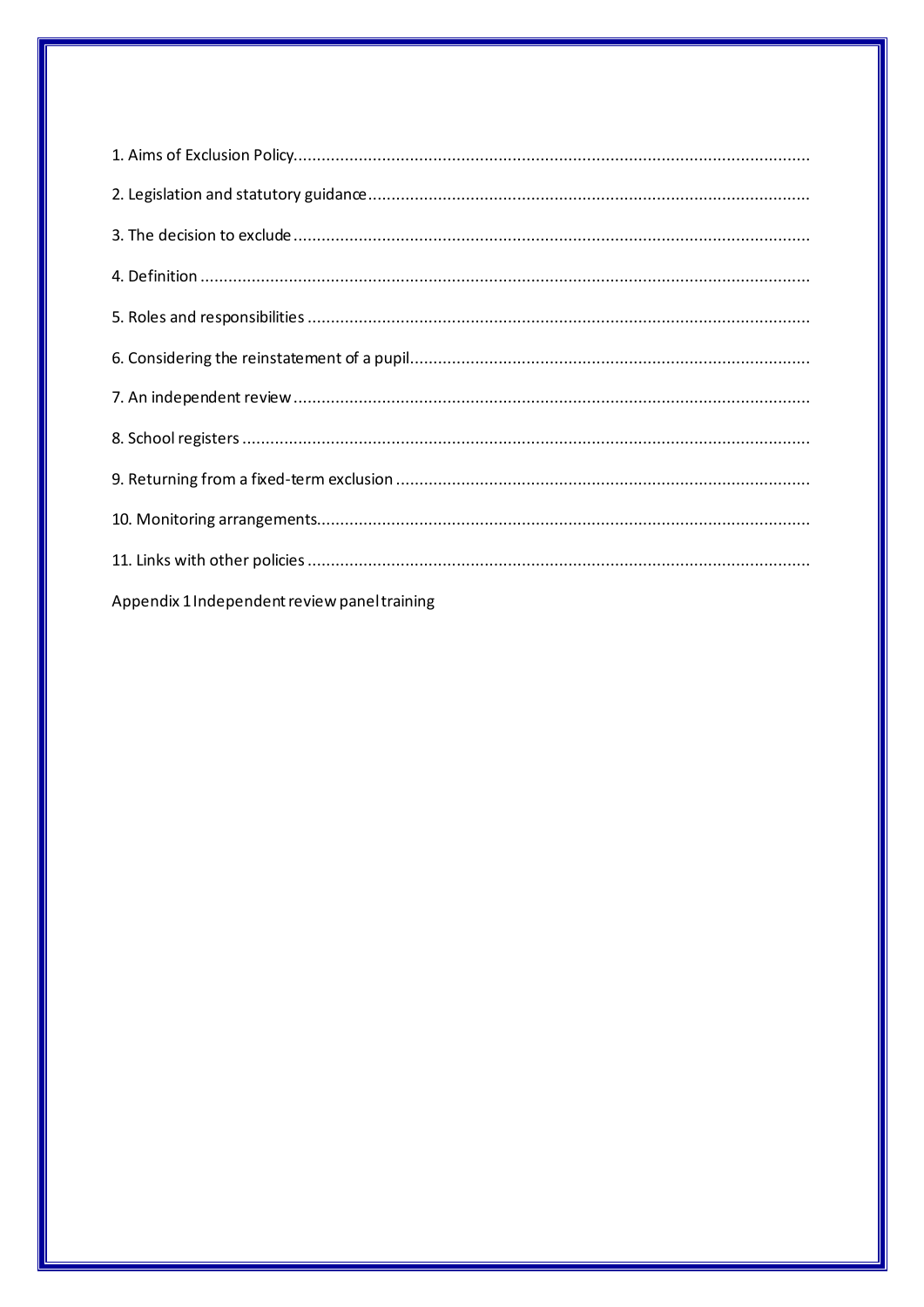#### **1. Aims**

Our school aims to ensure that:

- The exclusions process is applied fairly and consistently
- The exclusions process is understood by governors, staff, parents and pupils
- > Pupils in school are safe and happy
- > Pupils do not become NEET (not in education, employment or training)

#### **2. Legislation and statutory guidance**

This policy is based on statutory guidance from the Department for Education: Exclusion from maintained schools, academies and pupil referral units (PRUs) in England.

It is based on the following legislation, which outline schools' powers to exclude pupils:

- Section 52 of the Education Act 2002, as amended by the Education Act 2011
- The School Discipline (Pupil Exclusions and Reviews) (England) Regulations 2012
- Sections 64-68 of the School Standards and Framework Act 1998

In addition, the policy is based on:

- ▶ Part 7, chapter 2 of the Education and Inspections Act 2006, which looks at parental responsibility for excluded pupils
- Section 579 of the Education Act 1996, which defines 'school day'

The Education (Provision of Full-Time Education for Excluded Pupils) (England) Regulations 2007, as amended by The Education (Provision of Full-Time Education for Excluded Pupils) (England) (Amendment) Regulations 2014

#### **3. The decision to exclude**

Only the headteacher, or acting headteacher, can exclude a pupil from school. A permanent exclusion will be taken as a last resort.

Our school is aware that off-rolling is unlawful. Ofsted defines off-rolling as:

"…the practice of removing a pupil from the school roll without a formal, permanent exclusion or by encouraging a parent to remove their child from the school roll, when the removal is primarily in the interests of the school rather than in the best interests of the pupil."

We are committed to following all statutory exclusions procedures to ensure that every child receives an education in a safe and caring environment.

A decision to exclude a pupil will be taken only:

In response to serious or persistent breaches of the school's behaviour policy, and

If allowing the pupil to remain in school would seriously harm the education or welfare of others

Before deciding whether to exclude a pupil, either permanently or for a fixed period, the headteacher will: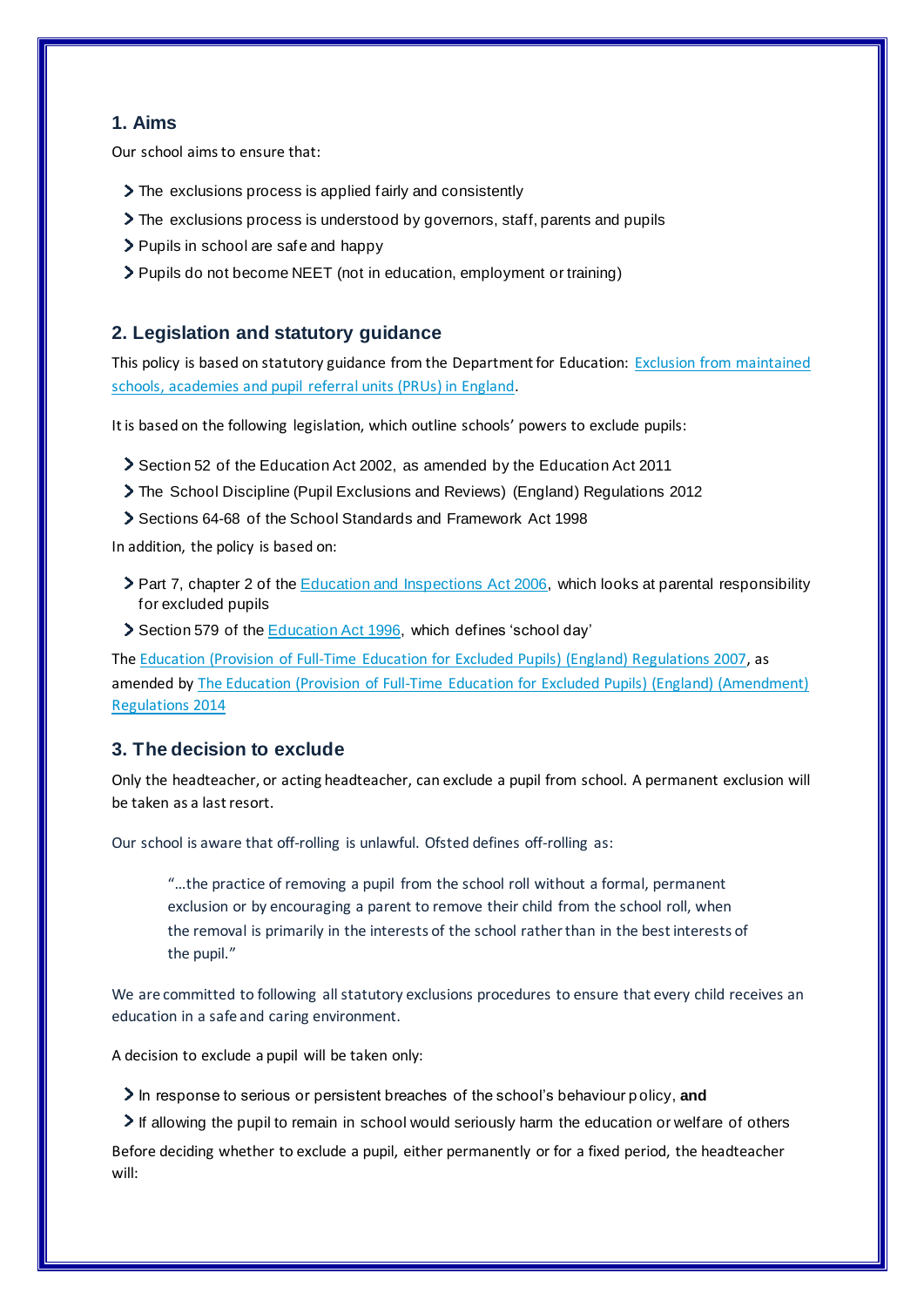- Consider all the relevant facts and evidence, including whether the incident(s) leading to the exclusion were provoked
- Allow the pupil to give their version of events
- Consider if the pupil has special educational needs and disabilities (SEND)

#### **4. Definition**

For the purposes of exclusions, school day is defined as any day on which there is a school session. Therefore, INSET or staff training days do not count as a school day.

#### **5. Roles and responsibilities**

#### **5.1 The headteacher**

#### **Informing parents**

The headteacher will immediately provide the following information, in writing, to the parents of an excluded pupil:

- $\sum$  The reason(s) for the exclusion
- The length of a fixed-term exclusion or, for a permanent exclusion, the fact that it is permanent
- Information about parents' right to make representations about the exclusion to the governing board and how the pupil may be involved in this
- Where there is a legal requirement for the governing board to meet to consider the reinstatement of a pupil, and that parents have a right to attend a meeting, be represented at a meeting (at their own expense) and to bring a friend

The headteacher will also notify parents by the end of the afternoon session on the day their child is excluded that for the first 5 school days of an exclusion, or until the start date of any alternative provision where this is earlier, parents are legally required to ensure that their child is not present in a public place during school hours without a good reason. Parents may be given a fixed penalty notice or prosecuted if they fail to do this.

If alternative provision is being arranged, the following information will be included when notifying parents of an exclusion:

- The start date for any provision of full-time education that has been arranged
- The start and finish times of any such provision, including the times for morning and afternoon sessions, where relevant
- > The address at which the provision will take place
- Any information required by the pupil to identify the person they should report to on the first day

Where this information on alternative provision is not reasonably ascertainable by the end of the afternoon session, it may be provided in a subsequent notice, but it will be provided no later than 48 hours before the provision is due to start. The only exception to this is where alternative provision is to be provided before the sixth day of an exclusion, in which case the information can be provided with less than 48 hours' notice with parents' consent.

#### **Informing the governing board and local authority**

The headteacher will immediately notify the governing board and the local authority (LA) of:

A permanent exclusion, including when a fixed-period exclusion is made permanent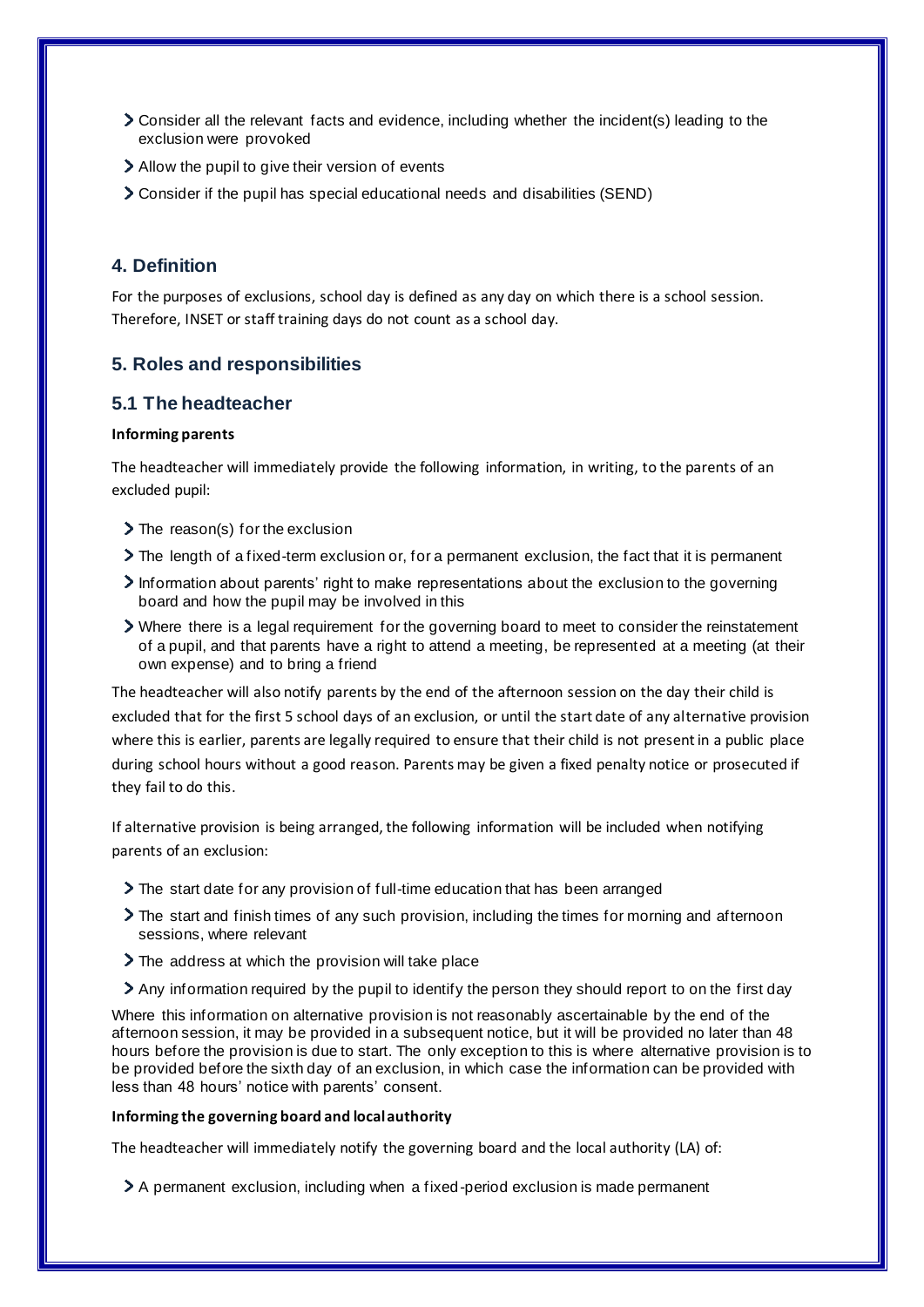- Exclusions which would result in the pupil being excluded for more than 5 school days (or more than 10 lunchtimes) in a term
- Exclusions which would result in the pupil missing a public examination

For a permanent exclusion, if the pupil lives outside the LA in which the school is located, the headteacher will also immediately inform the pupil's 'home authority' of the exclusion and the reason(s) for it without delay.

For all other exclusions, the headteacher will notify the governing board and LA once a term.

#### **5.2 The governing board**

Responsibilities regarding exclusions is delegated to The Crazies Hill Local Governing Body consisting of at least 3 governors.

The Crazies Hill Local Governing Body has a duty to consider the reinstatement of an excluded pupil (see section 6).

#### **5.3 The LA**

For permanent exclusions, the LA is responsible for arranging suitable full-time education to begin no later than the sixth day of the exclusion.

#### **6. Considering the reinstatement of a pupil**

Crazies Hill Local Governing Board will consider the reinstatement of an excluded pupil within 15 school days of receiving the notice of the exclusion if:

- The exclusion is permanent
- It is a fixed-term exclusion which would bring the pupil's total number of school days of exclusion to more than 15 in a term
- It would result in a pupil missing a public examination

If requested to do so by parents, Crazies Hill Local Governing Board will consider the reinstatement of an excluded pupil within 50 school days of receiving notice of the exclusion if the pupil would be excluded from school for more than 5 school days, but less than 15, in a single term

Where an exclusion would result in a pupil missing a public examination, Crazies Hill Local Governing Board will consider the reinstatement of the pupil before the date of the examination. If this is not practicable, the Crazies Hill Local Governing Board will consider the exclusion and decide whether or not to reinstate the pupil.

Crazies Hill Local Governing Board can either:

- $\triangleright$  Decline to reinstate the pupil, or
- ➢Direct the reinstatement of the pupil immediately, or on a particular date

In reaching a decision, Crazies Hill Local Governing Board will consider whether the exclusion was lawful, reasonable and procedurally fair and whether the headteacher followed their legal duties. They will decide whether or not a fact is true 'on the balance of probabilities', which differs from the criminal standard of 'beyond reasonable doubt', as well as any evidence that was presented in relation to the decision to exclude.

Minutes will be taken of the meeting, and a record of evidence considered kept. The outcome will also be recorded on the pupil's educational record. The governing board/name of committee of the governing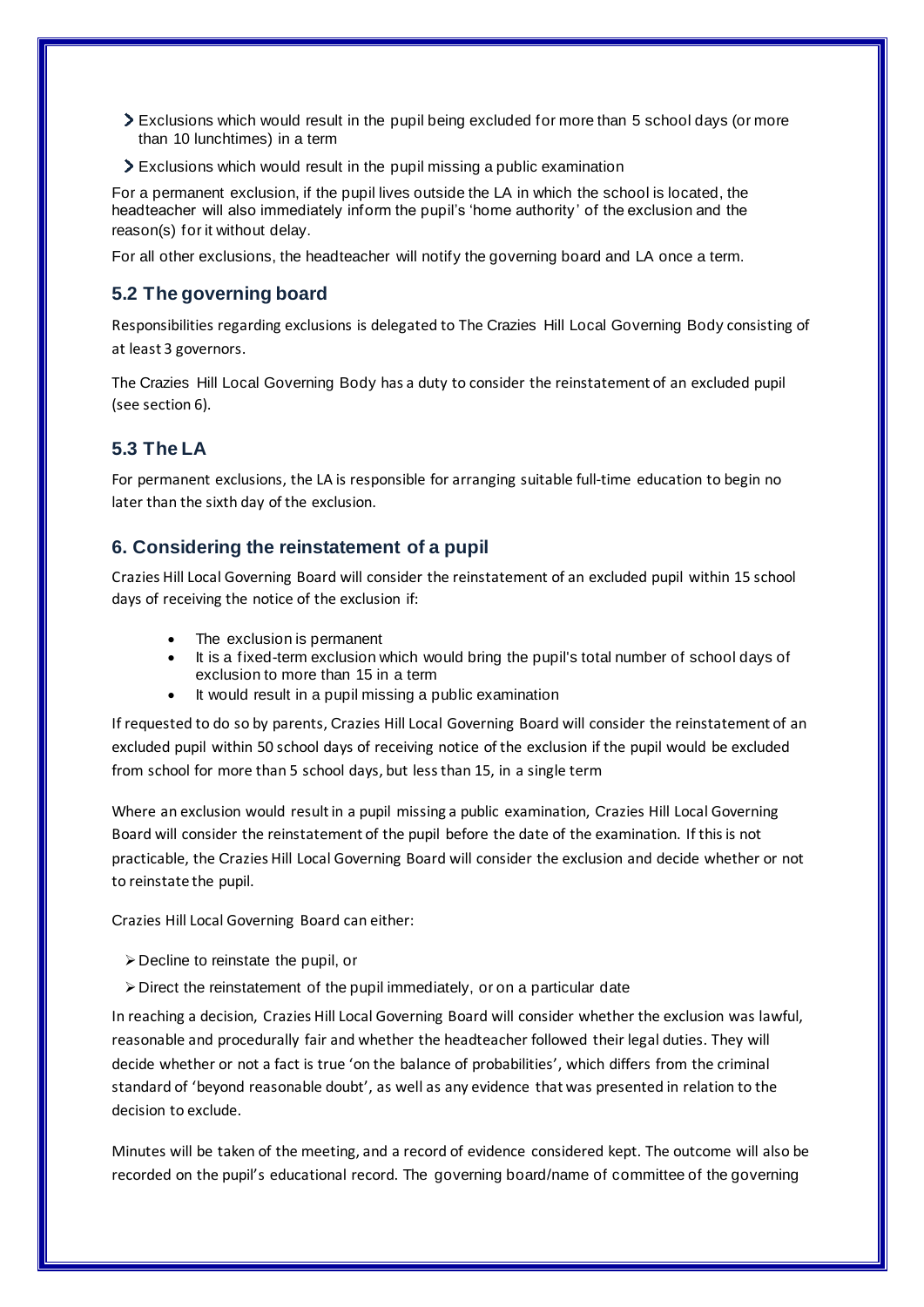board will notify, in writing, the headteacher, CEO, parents and the LA of its decision, along with reasons for its decision, without delay.

Where an exclusion is permanent, Crazies Hill's Local Governing Board's decision will also include the following:

- ➢The fact that it is permanent
- $\triangleright$  Notice of parents' right to ask for the decision to be reviewed by an independent review panel, and:
	- The date by which an application for an independent review must be made
	- The name and address to whom an application for a review should be submitted
	- That any application should set out the grounds on which it is being made and that, where appropriate, reference to how the pupil's SEND are considered to be relevant to the exclusion
	- That, regardless of whether the excluded pupil has recognised SEND, parents have a right to require The Keys Academy Trust to appoint an SEND expert to attend the review
	- Details of the role of the SEN expert and that there would be no cost to parents for this appointment
	- That parents must make clear if they wish for a SEND expert to be appointed in any application for a review
	- That parents may, at their own expense, appoint someone to make written and/or oral representations to the panel, and parents may also bring a friend to the review
	- That if parents believe that the exclusion has occurred as a result of discrimination, they may make a claim under the Equality Act 2010 to the first-tier tribunal (special educational needs and disability), in the case of disability discrimination, or the county court, in the case of other forms of discrimination. A claim of discrimination made under these routes should be lodged within 6 months of the date on which the discrimination is alleged to have taken place.

#### **7. An independent review**

If parents apply for an independent review, The Keys Academy Trust will arrange for an independent panel to review the decision of the governing board not to reinstate a permanently excluded pupil.

Applications for an independent review must be made within 15 school days of notice being given to the parents by Crazies Hill Local Governing Body of its decision to not reinstate a pupil.

A panel of 3 or 5 members will be constituted with representatives from each of the categories below. Where a 5-member panel is constituted, 2 members will come from the school governors' category and 2 members will come from the headteacher category.

- $\triangleright$  A lay member to chair the panel who has not worked in any school in a paid capacity, disregarding any experience as a school governor or volunteer
- ➢School governors who have served as a governor for at least 12 consecutive months in the last 5 years, provided they have not been teachers or headteachers during this time
- $\triangleright$  Headteachers or individuals who have been a headteacher within the last 5 years

A person may not serve as a member of a review panel if they:

 $\triangleright$  Are a member of the academy trust, or governing board of the excluding school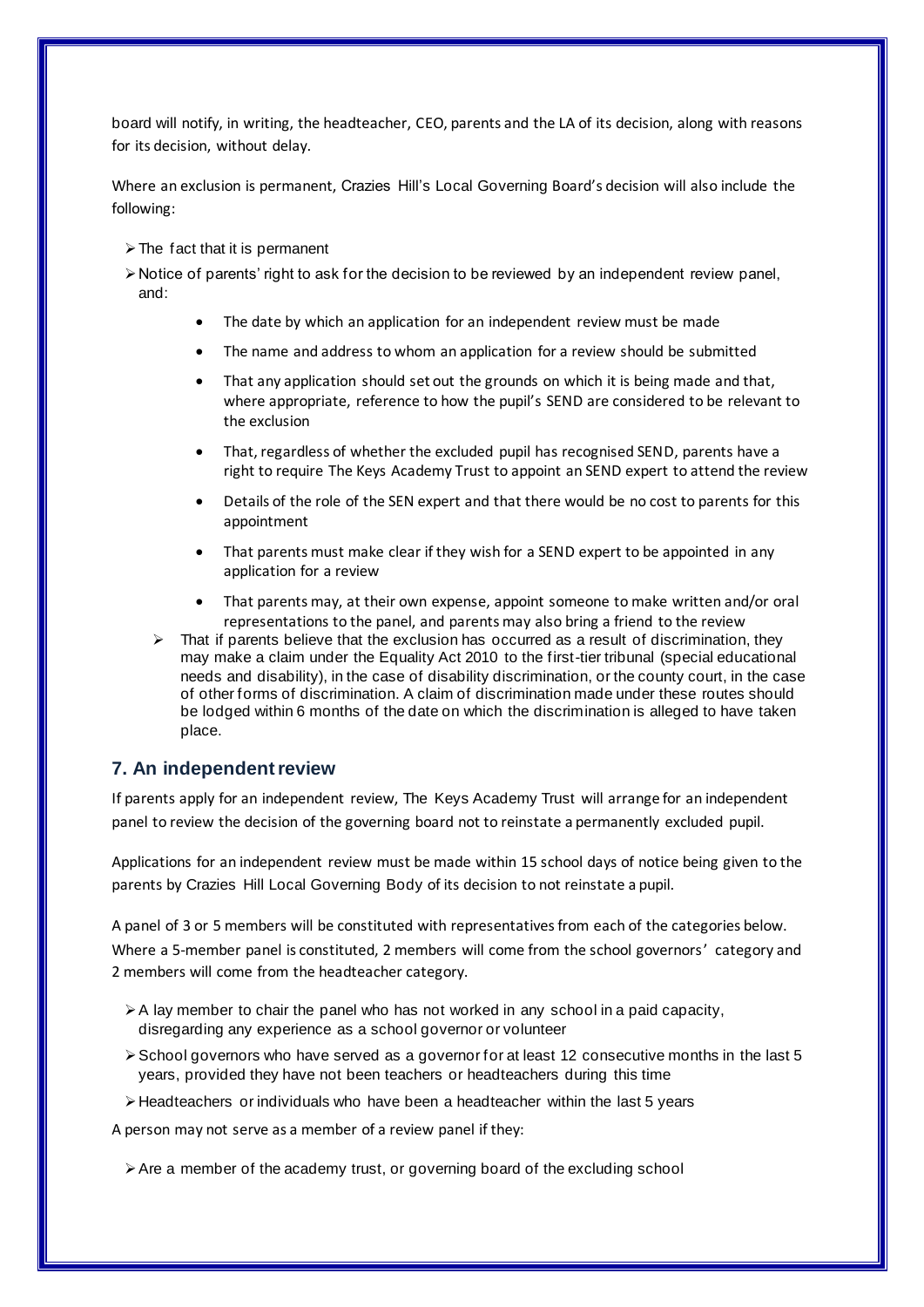- $\triangleright$  Are the headteacher of the excluding school, or have held this position in the last 5 years
- ➢Are an employee of The Keys Academy Trust or the governing board, of the excluding school (unless they are employed as a headteacher at another school)
- ➢Have, or at any time have had, any connection with the Key Academy Trust school, governing board, parents or pupil, or the incident leading to the exclusion, which might reasonably be taken to raise doubts about their impartially
- ➢Have not had the required training within the last 2 years (see appendix 1 for what training must cover)

A clerk will be appointed to the panel.

The independent panel will decide one of the following:

- ➢Uphold the governing board's decision
- ➢Recommend that the governing board reconsiders reinstatement
- ➢Overturn the governing board's decision and direct that they reconsider reinstatement (only when the decision is judged to be flawed)

The panel's decision can be decided by a majority vote. In the case of a tied decision, the chair has the casting vote.